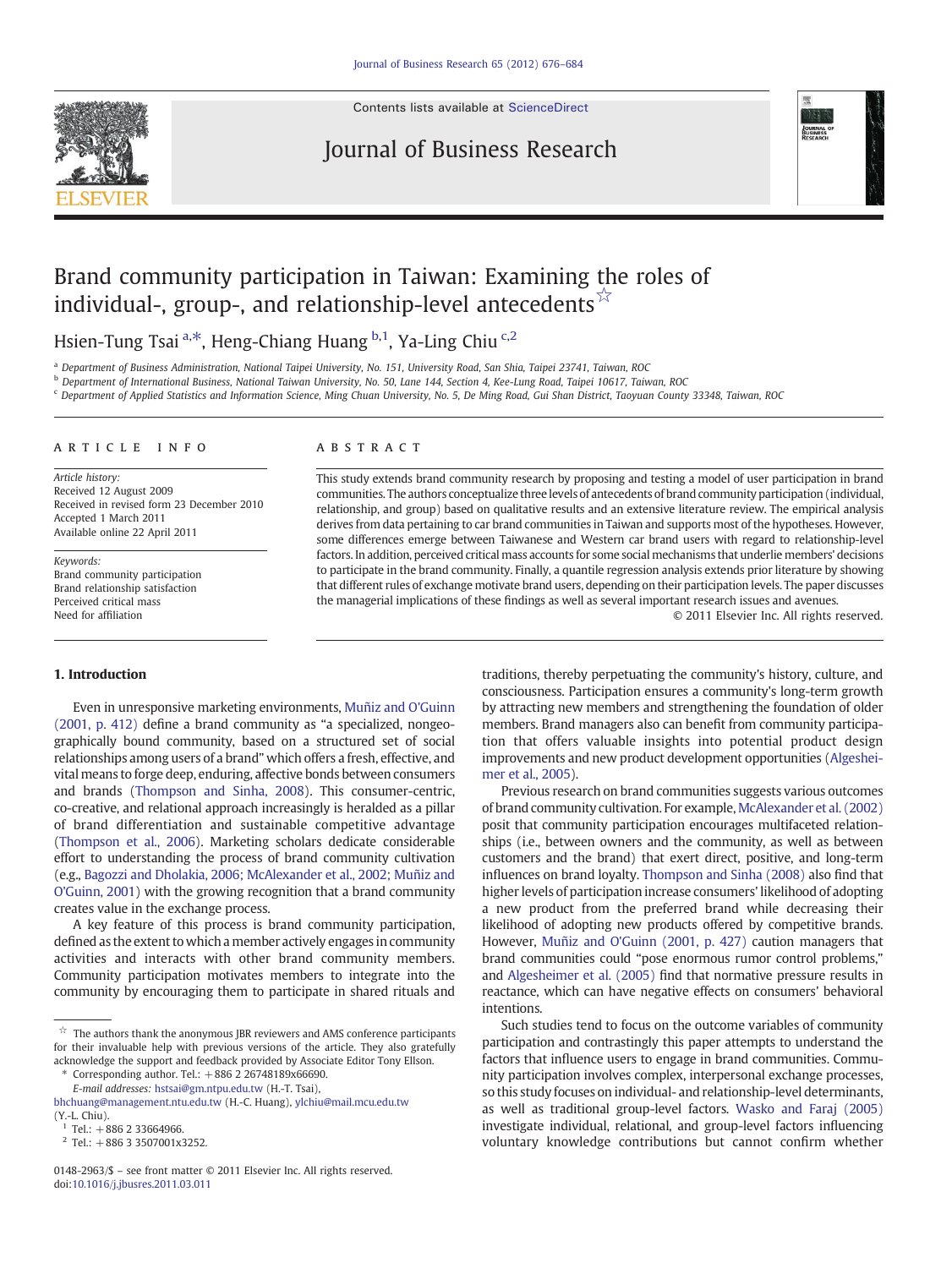empirical findings in computer-mediated knowledge exchange networks extend to offline brand communities in a study of contribution behavior in electronic networks of practice. Therefore, this study aims to enhance understanding of the antecedents of brand community participation and extend prior research by simultaneously investigating three levels of participation factors.

Moreover, no prior research examines member brand community participation outside Western societies, though factors of group participation that are effective in one national culture may lead to different outcomes or even be inappropriate in another. For example, considerable evidence suggests that Asian cultures are more group oriented than the United States [\(Hofstede, 1980; Schwartz and Bardi,](#page--1-0) [2001](#page--1-0)). Several relationship management studies (e.g., [Atuahene-Gima](#page--1-0) [and Li, 2002; Redding, 1993](#page--1-0)) suggest that, compared with Western societies, Chinese societies exhibit a lack of trust of people outside the family. [Steenkamp and Baumgartner \(1998\)](#page--1-0) also stress the need to validate models developed in one country (often the United States) in other countries.

As [Atuahene-Gima and Li \(2002\)](#page--1-0) observe, many Western businesses fail in Chinese societies because their managers do not understand individualized behavior and instead assume everyone responds similarly to marketing programs. Accordingly, the present study offers a cross-validation of the link between multidimensional drivers and brand community participation in an Asian-Pacific national culture, Taiwan.

#### 2. Conceptual framework and hypothesis development

The proposed conceptual framework [\(Fig. 1](#page--1-0)) addresses several research gaps. This section offers a brief review of literature pertaining to community participation, as well as the theoretical rationale for the causal relationships in the proposed model.

#### 2.1. Brand community participation

In this study, the definition of brand community participation and its components derives from a literature review and in-depth interviews with community members. The motivation for developing the qualitative research method stems from the urgent need for a better understanding of brand community participation and specific measurement ideas. The community participation construct therefore includes two components: member–member interaction and member–activity involvement.

First, member–member interactions, which are critical to community development (e.g., Algesheimer et al., 2005; Wasko and Faraj, 2005; [Wasko et al., 2004\)](#page--1-0), refer to the extent to which community members interact with one another through frequent interpersonal contacts, bidirectional communication, and mutual help. Such interaction is integral to brand community participation, because interpersonal communication provides opportunities for community development through the creation of cultural capital and the diffusion of rituals and traditions [\(McAlexander et al., 2002; Wasko et al., 2004\)](#page--1-0). Consumers become more comfortable and secure in the knowledge that many likeminded others are "out there" through interactions.

Second, member–activity involvement refers to the extent to which members actively participate in a brand community's activities, which should influence the evolution of the social system—"an interacting collectivity that has ongoing patterns of scripts, rules, norms, values, and models" [\(Zimmerman and Zeitz, 2002, p. 416\)](#page--1-0). Preliminary qualitative research indicates that by participating in a challenging off-road adventure—a ritual, annual community activity—both veteran and novice members of a driving community attain greater affinity with one another, as well as a collective sense of difference from others not in the community. [Muñiz and O'Guinn \(2001\)](#page--1-0) also find that members reconsider the brand, the community, and their role in the community as a result of their collective memories (i.e., accumulated member–

activity engagements). Concentrated activities can encourage integration and provide further growth opportunities for the community even participating in geotemporally.

#### 2.2. Individual-level antecedents of community participation

#### 2.2.1. Extraversion

Prior research consistently links extraversion to both emotional experiences and cognitive performance [\(Tamir et al., 2002\)](#page--1-0). Extraverts are gregarious, assertive, emotionally positive, active, and sociable, whereas introverts tend to be aloof, timid, and socially withdrawn [\(Watson et al., 2000](#page--1-0)) according to the five-factor personality model. [Lucas et al. \(2000\)](#page--1-0) suggest that extraversion entails a longing for intimacy and close interpersonal relationships, excitement seeking, and a tendency to share information or ideas freely with others. [Tamir et al.](#page--1-0) [\(2002\)](#page--1-0) posit that extraverted people tend to develop friendships more easily and thus create a larger social network and obtain more social support than do people who are shy and retiring. Highly extraverted consumers usually experience positive emotions [\(Watson et al., 2000](#page--1-0)) and display these emotions during community activities, from which they derive greater satisfaction because of their cross-member relationships.

H1. Extraversion relates positively to (a) member interaction and (b) activity involvement.

#### 2.2.2. Need for affiliation

[Baumeister and Leary \(1995\)](#page--1-0) argue that the need for affiliation is a personality attribute that corresponds to people's desire for social contact and their tendency to receive social rewards from harmonious relationships. [Hill \(1987\)](#page--1-0) suggests four social rewards are particularly relevant to the desire for social contact: (1) positive stimulation, because affiliation provides enjoyable affective and cognitive stimulants; (2) attention, or the potential to enhance feelings of self-worth and importance through praise and greater attention to oneself; (3) social comparison, which involves the capacity to reduce ambiguity by acquiring self-relevant information; and (4) emotional support or sympathy. In turn, this study posits that the need for affiliation relates to community participation; members with a high affiliation motive want to belong, and community participation provides an opportunity to express and satisfy this desire.

H2. The need for affiliation relates positively to (a) member interaction and (b) activity involvement.

### 2.3. Group-level antecedents of brand community participation

#### 2.3.1. Identification

Identification refers to a person's self-conception, according to the defining features of a self-inclusive social category (e.g., brand community) that renders the self stereotypically "interchangeable" with other group members and distinct from outsiders [\(Bergami and](#page--1-0) [Bagozzi, 2000; Bhattacharya and Sen, 2003\)](#page--1-0). This identification enables an individual member to participate actively in the brand community to maintain a positive, self-defining relationship with other community members. Furthermore, self-esteem increases to the extent that a person's ego-ideal overlaps with that of others in the community, and acting in a way similar to how another acts or wants the person to act reinforces that person's self-esteem ([Bagozzi and Dholakia, 2002\)](#page--1-0). [Tajfel](#page--1-0) [\(1981\)](#page--1-0) argues that as social identification increases, people feel more connected to and interdependent with other members, feel good about the group, and experience strong attachments. This connection becomes more affectively toned—a "hot" cognitive reaction rather than "cold" recognition of membership—when members incorporate the group into their social identity, "together with the value and emotional significance attached to that membership" [\(Tajfel, 1981, p. 255\)](#page--1-0). [McAlexander et al.](#page--1-0)